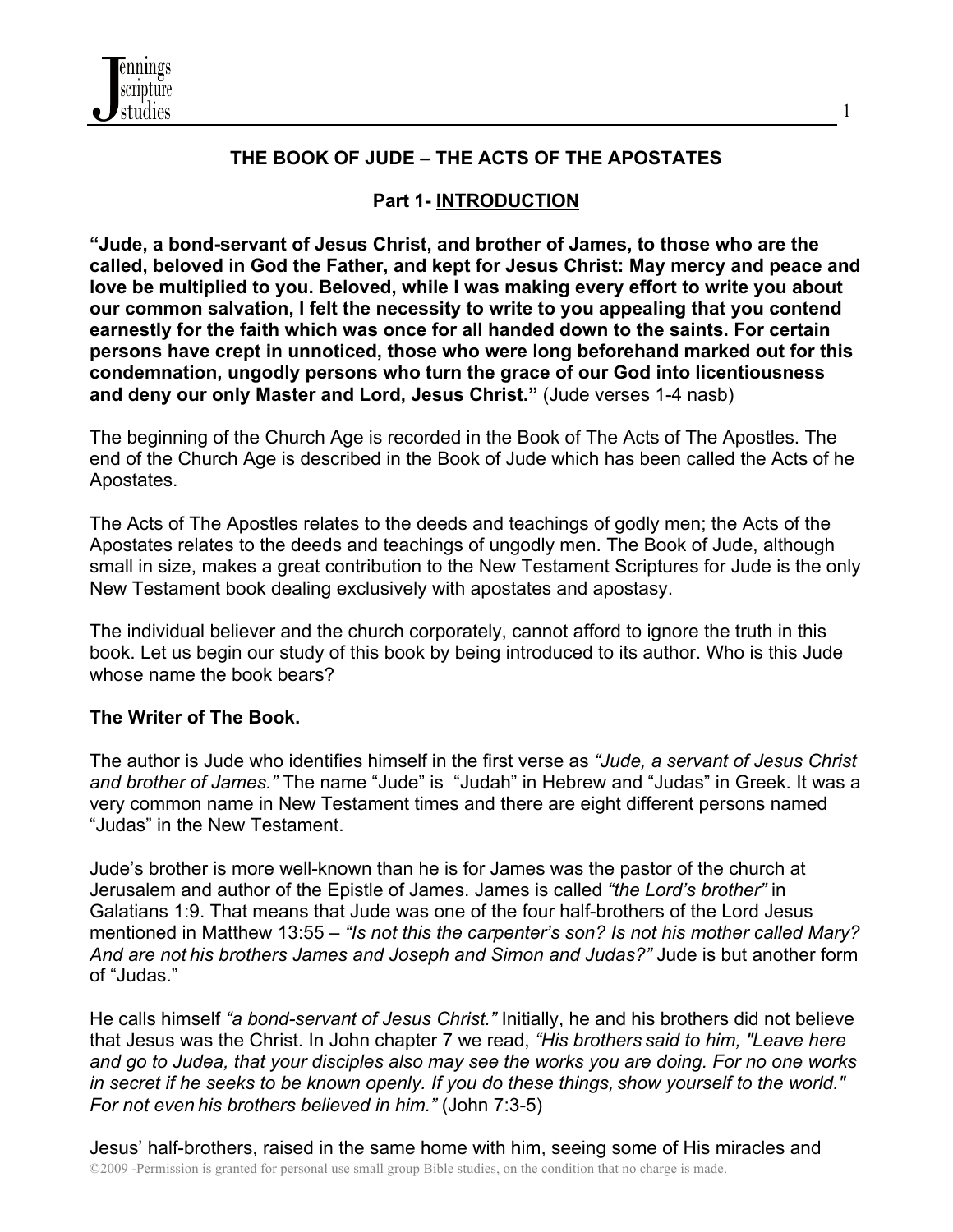

hearing about others, refused to believe that He was Messiah. The citizens of Nazareth did not recognize him for who He was either. When He went to the Synagogue in Nazareth to teach, Mark records that they asked, *"Isn't this the carpenter? Isn't this Mary's son and the brother of James, Joseph, Judas and Simon? Aren't his sisters here with us?" And they took offense at him. Jesus said to them, "A prophet is not without honor except in his own town, among his relatives and in his own home." He could not do any miracles there, except lay his hands on a few sick people and heal them. He was amazed at their lack of faith."* (Mark 6:3- 6)

From a brother who was an unbeliever to a brother who humbles himself to call himself a *"a bond-servant of Jesus Christ"* must have taken a real work of God's grace in his heart. What made the difference? What was the convincing proof that Jesus was who He claimed to be? It was the resurrection!

After the resurrection, when the disciples were gathered in that upstairs room again, we read in Acts 1:14 - "All these with one accord were devoting themselves to prayer, together with the women and Mary the mother of Jesus, and his brothers. If only the boys had listened to their mother, Mary! She, of all the thousands of that day, knew more about Who Jesus was and why He had come. Now, two believing brothers, James and Jude, both write books that are included in the New Testament Scriptures.

# **The Recipients of The Book.**

The book of Jude is a little book with a big message. It is addressed "*To those who are called, beloved in God the Father and kept for Jesus Christ. May mercy, peace, and love be multiplied to you. Beloved, while I was making every effort to write you about our common salvation, I felt the necessity to write to you appealing that you contend earnestly for the faith which was once for all handed down to the saints."* (vs.1-3)

There are several wonderful truths in these opening verses that we will concentrate upon in this introductory study. Note especially:

#### **THE BENEFITS OF SALVATION or The Sovereign Grace Of God Exhibited**

*"…..to those who are called, beloved in God the Father and kept for Jesus Christ"* (v.1)

Jude's letter begins and ends with very comforting words to Christians. Jude writes to those who have been:

## **a.** *"Called."*

This term is used throughout the New Testament, especially in the Pauline writings. For example: Romans 1:7 *"To all those in Rome who are loved by God and called to be saints."*

And I Cor.1:23,24 *"We preach Chris crucified, a stumbling block to Jews and folly to Gentiles, but to those who are called, both Jews and Greeks, Christ the power of God and the wisdom*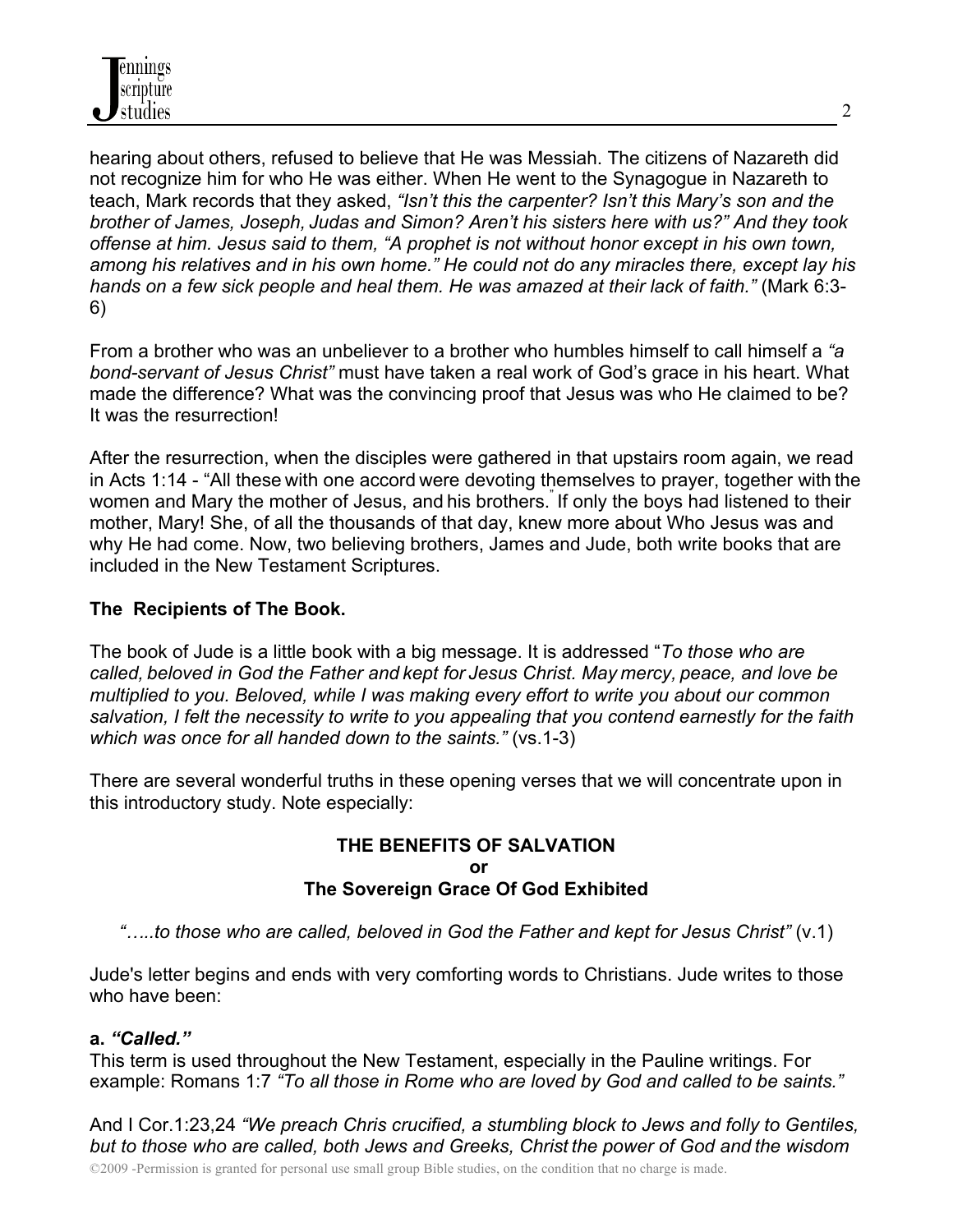*of God."* (Other references: I Thess. 5:24; II Thess. 2:13, 14)

This "calling" refers, not to a general appeal for all to come to God, but to the exercise of God the Father's divine prerogative in electing to salvation those whom He chooses. Jesus said, *"You did not choose me, but I chose you."* (John 15:16)

Paul spelled out God's plan of operation in the process of salvation in Romans chapter 8 as follows: *" And those whom he predestined he also called, and those whom he called he also justified, and those whom he justified he also glorified."* (Rom.8:30)

*"Called," "justified," "glorified."* If you are born again you can be assured that you are one of the "*called"* and *"justified"* and will be *"glorified"*! And all this by the sovereign grace of God.

# **b.** *"Beloved in God the Father."*

I recently heard a question asked by one Christian of another, "Did you come to God out of fear or out of love?" That is an interesting question. But no one of us came to God because we awoke one day and decided to come to Him. If we are one of His, we came to Him because He decreed that we should come to Him and therefore "*called"* us to Himself and He did so because He loved us! *"We love him, because he first loved us."* (I John 4:19)

The original recipients of Jude's letter, who were surrounded by apostates, no doubt found great comfort in knowing that they were loved by God. And so are we!

# **c. "***and kept for Jesus Christ."*

The third benefit that Jude mentions in his introduction in verse 1 is that we are *"kept*" – that is, God not only initiates salvation but He preserves those whom He saves. Paul assured the Philippian Christians that *"I am sure of this, that he who began a good work in you will bring it to completion at the day of Jesus Christ."* (Phil. 1:6)

Furthermore, Peter writes these words of assurance: *"who by God's power are being guarded through faith for a salvation ready to be revealed in the last time."* (I Peter 1:5) That word "guarded" is a military term and means that a guard had been posted and that guard is God Himself!

God calls, God loves, and God keeps. We *are* called, *are* loved, and *are* kept! All three verbs stress the action of God. Jude is very eager to begin his little letter by stressing the security of the believer in God's electing and preserving love.

Then at the end of his letter in verse 24 he says, *"Now to him who is* able to keep *you from falling and to present you without blemish before the presence of his glory with rejoicing, to the only God . . . be glory."*

Notice, in verse 1 we are *kept* by *God* for Jesus Christ. And in verse 24 God is able to *keep* us from falling. Jude begins and ends the letter by assuring believers that God exerts his omnipotence to keep them from falling away from the faith. Therefore I know that he will keep me from falling away from the faith, for, as Paul wrote: *"He who has begun a good work in you will complete it until the day of Jesus Christ."* (Phil. 1:6)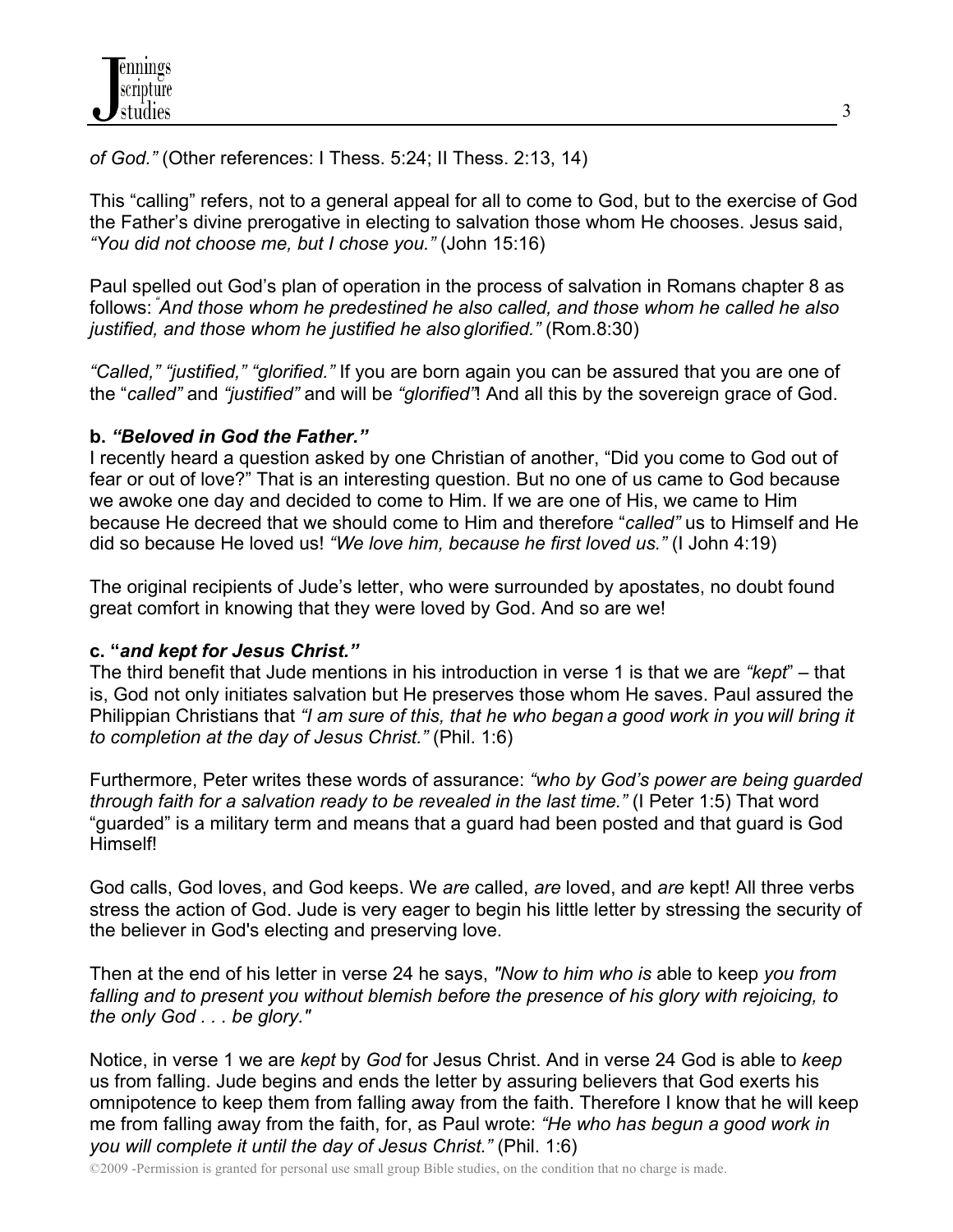## **THE BLESSINGS OF SALVATION or The Generous Blessings Of God Extended**

*"May mercy and peace and love be multiplied to you."* (v.2)

This trio of blessings occurs nowhere else in the New Testament in this arrangement. "Mercy" leads this parade of blessings.

**a.** *"Mercy."* There are two aspects to mercy: mercy is God witholding judgment and the bestowing of compassion. In both the Hebrew Old Testament and the Greek New Testament the basic words for "mercy" are translated in our Engish Bibles as "kindness", "goodness", "gracious", "compassion", "loving kindness", etc.

The best distinction between "grace" and "mercy" that I have seen was made by Dr. R. C. Trench. He was a bishop in England, Dean of Westminster Abbey, renown linguist, author of many Bible study books and a Greek scholar. He wrote in his book, *Synonyms of the New Testament* this brief but beautiful distinction between grace and mercy: "Grace removes guilt, mercy removes misery." Grace is concerned for man as a guilty sinner; mercy is concerned with man as a miserable sinner."

**b.** *"Peace."* Peace is the ceseation of conflict. Because Jesus Christ paid the penalty for our sinful rebellion, *"Therefore, having been justified by faith, we have peace with God through our Lord Jesus Christ."* (Rom.5:1)

**c.** *"Love."* The love of God preceded and was the fountain from which mercy poured forth to us providing the balm of peace.

Jude addresses his readers by pronouncing multiplied portions of this triad of blessings which they need, because of the sinister encroachment of apostates into their midst and the increasing days of the apostasy ahead.

## **THE BOND OF SALVATION or The Essential Provision Of God Explored**

*" Beloved, while I was making every effort to write you about our common salvation, I felt the necessity to write to you appealing that you contend earnestly for the faith which was once for all handed down to the saints."* (v.3)

## **a. Jude's Intended Writings.** *"*

*Beloved, while I was making every effort to write you about our common salvation…."*

©2009 -Permission is granted for personal use small group Bible studies, on the condition that no charge is made. The believers to whom Jude was writing, and indeed all believers, are bound together by the cords of the *"common salvation"* which we share. It is that which all believers have in common. The most interesting and important subject about which we can speak or write is the salvation which God has provided for sinners. Other subjects may be important, they may

4